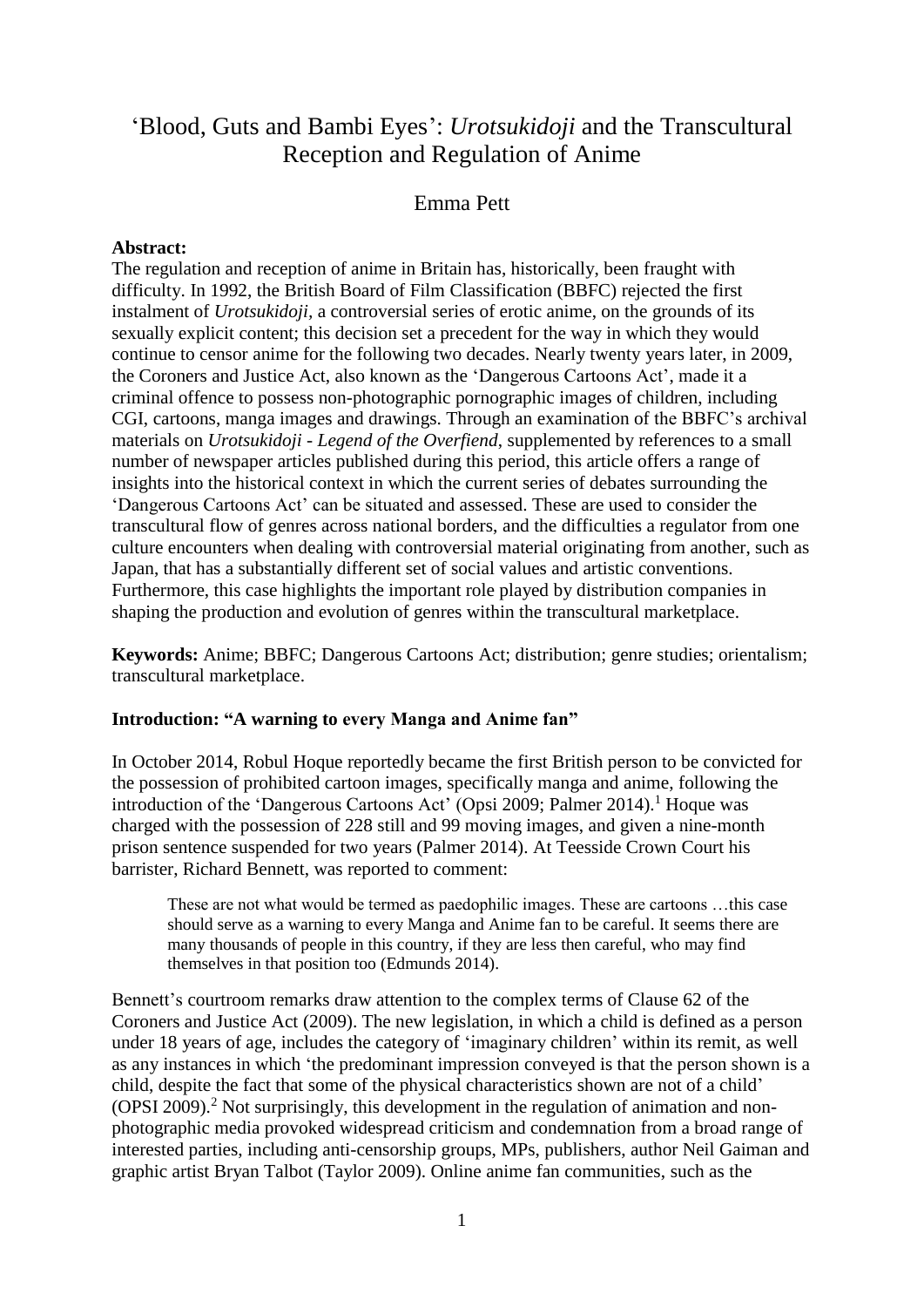Crunchyroll forum, have responded to the news with protracted discussions of the possible implications that the new legislation might have for British fans. While some members have satirised Hoque's conviction with comments such as 'Good! Someone has to protect the rights of those imaginary girls!' others have mounted more serious critiques of the new regulations. <sup>3</sup> Within academia, legal scholars have contested the 'harm' claims cited by the government in their rationale for justifying the 'Dangerous Cartoons Act' (Ost 2010; Nair 2010). Suzanne Ost, for example, offers a detailed examination of different kinds of 'harm' which the government claims such images could potentially have. Ost concludes that

perceiving fantasy NPPIC [non-photographic pornographic images of children] to be as unacceptable, or indeed, as harmful as images of real pornography, seriously underplays the physical and psychological damage that children who feature in real child pornography suffer. The harm caused by real child pornography is concrete and undeniable. In contrast, the harm caused by NPPIC is much less verifiable and no attempt to measure harm was made by the government prior to the introduction of the proposed offence in the C&JB (Ost 2010: 255).

The passing of the 'Dangerous Cartoons Act' contributes to a broader shift in the regulation of pornographic and 'extreme' images in the UK. It follows the extension of the Criminal Justice and Immigration Act (2008), also known as the 'Dangerous Pictures Act,' to include the possession of 'extreme pornography' as a criminal offence.<sup>4</sup> These regulations were then further tightened with the passing of the Criminal Justice and Courts Act (2015), which criminalised the possession of rape pornography. As the pornography industry continues to make use of emergent technologies, further questions will inevitably be raised around the criminalisation of porn consumers. Jason Zenor predicts, for example, that 'in the near future, pornography will be interactive, and people will be able to act out their fantasies in virtual reality. What may be unsettling is that some of these fantasies will be quite deviant, including rape, pedophilia and bestiality' (Zenor 2014: 563). Indeed, Feona Attwood et al argue that current moves to criminalise possession of such images suggest that 'it may be that it is not the image itself that is controversial, but rather the increasing ease with which imagery can be accessed, replicated and manipulated' (Attwood et al 2013: 4). In this respect, then, these developments echo previous controversies surrounding extreme and sexually explicit materials; as with the arrival of video in the 1980s, technological developments facilitating greater accessibility to such marginal and niche forms of media have long been linked to media panics centred on notions of 'harm'. However, this article does not set out to re-visit discussions of the 'harm' debate, which have already been explored in detail by Barker and Petley (2001) and Ost (2010). As the BBFC themselves acknowledge in their most recent guidelines, 'media effects research and expert opinion on issues of suitability and harm can be inconclusive or contradictory. In such cases we must rely on our own experience and expertise to make a judgement' (BBFC 2014: 3). As the regulatory body make clear, it is their combined 'experience and expertise' that guide the application of the guidelines during the classification process, and it is the historical development of this expertise to which this article now turns.

The BBFC's propensity to interpret anime as a category that shows 'little respect for the boundaries of taste and decency' dates back to the early 1990s,when a number of 'apocalyptic' anime films released on the UK-based Manga Entertainment label attracted their attention. 5 In 1992, the BBFC made significant cuts to *Legend of the Overfiend* (1992), the first film in the *Urotsukidoji* series. Over the following eight years a further five titles from the series were cut, and the final two *Urotsukidoji* instalments were rejected by the Board in 2000. The controversy surrounding these decisions meant that *Legend of the Overfiend*, a film with only a small, niche market in Japan, achieved sales four times higher than the market average in the UK, and subsequently became synonymous with the anime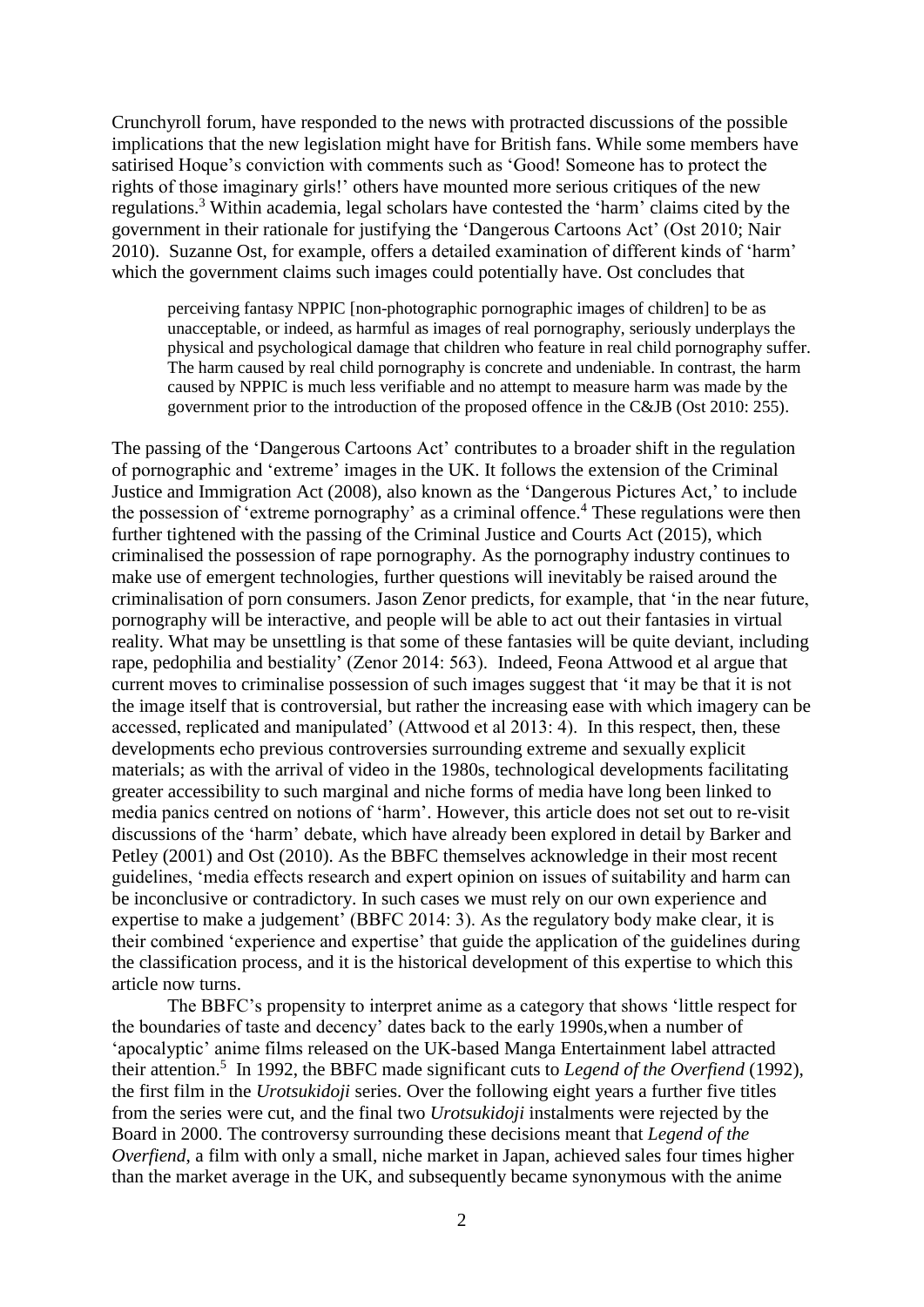category amongst British cultural commentators throughout the 1990s (McCarthy and Clements 1998: 88). This study of the BBFC's archival materials on *Legend of the Overfiend*, together with a small number of newspaper articles published at the time, therefore sets out to offer a range of insights into the historical context in which the current series of debates surrounding the 'Dangerous Cartoons Act,' and Hoque's recent conviction, can be better understood. <sup>6</sup> These will be further considered in the context of debates surrounding the exchange of cultural products within the transcultural marketplace.

# **'Cartoon Hells': Anime Arrives in the UK<sup>7</sup>**

The production of Japanese animation, or anime, dates back to the era of early cinema (Clements 2013). However, it was the release of films such as *Akira* (1988), *Tetsuo* (1989) and *Legend of the Overfiend* (1987) that saw anime develop a significant fan base in the UK, primarily as a result of Manga Entertainment's initial push into the British market (Clements 2013: 181). The 1990s saw anime establish itself as a specialist interest which, initially, attracted a devoted cult following in the US, UK, France and other western countries. However, many of these early anime releases received a mixed, or even hostile, reception from both the popular press and the BBFC; this reception can be understood through a consideration of some of the broader public perceptions of Japanese culture existing within the framework of 'mainstream' British culture at that time.<sup>8</sup>

In 1992, the first major British festival of Japanese animation, 'Manga, Manga, Manga', was held in London at the Institute of Contemporary Arts (ICA). One of the films screened at the festival was Hideki Takayama's *Legend of the Overfiend.* Cuttings from newspaper reviews of the festival, located in BBFC archives for the film, indicate that the examining team at that time were following its reception in the 'mainstream' press. One such cutting is of the article 'Beyond Endurance' by Tristan Davies, which introduced the subject matter of the ICA festival to readers of the *Daily Telegraph* on 17 October 1992 in the following way:

Manga is Japanese for comic; and Japan's 122 million people, I gather, consume comics avidly. Even adults, when they're not mutilating dummies of their bosses or being shoehorned on to commuter trains, read Manga strips and watch Manga TV and films … Anyone who saw the sadistic Japanese game show Endurance featured by Clive James on his round-up of world television (a kind of Krypton Factor which allowed the live torture of contestants) will know the Japanese to have some rum tastes. But what the warped sadism of Takayama's Overfiend reveals of the national character, I shall meditate on when next in their water garden.

Davies' comments reveal that, in the early 1990s, there was a considerable degree of prejudice surrounding Japanese culture circulating in the 'mainstream' British press and beyond. Such negative cultural stereotypes were partly fuelled by shows such as *Clive James on Television* (Granada, 1982-89), which presented a skewed perspective of Japanese culture focusing on elements that were strange or 'other' to the British public. Most memorably, James repeatedly showcased a Japanese game show, *Endurance*, in which contestants were humiliated in a manner unfamiliar to most British audiences of the time.<sup>9</sup> Although the BBFC's guidelines for classification were not as clearly established as they are today, the furore over the video nasties in the 1980s had set a precedent at the BBFC for taking public opinion into account. It was in this cultural context that Island World Entertainment launched their new label, Manga Entertainment, with the intention of introducing anime to British audiences. One of the earliest films they submitted to the BBFC was Hideki Takayama's *Urotsukidoji*: *Legend of the Overfiend.*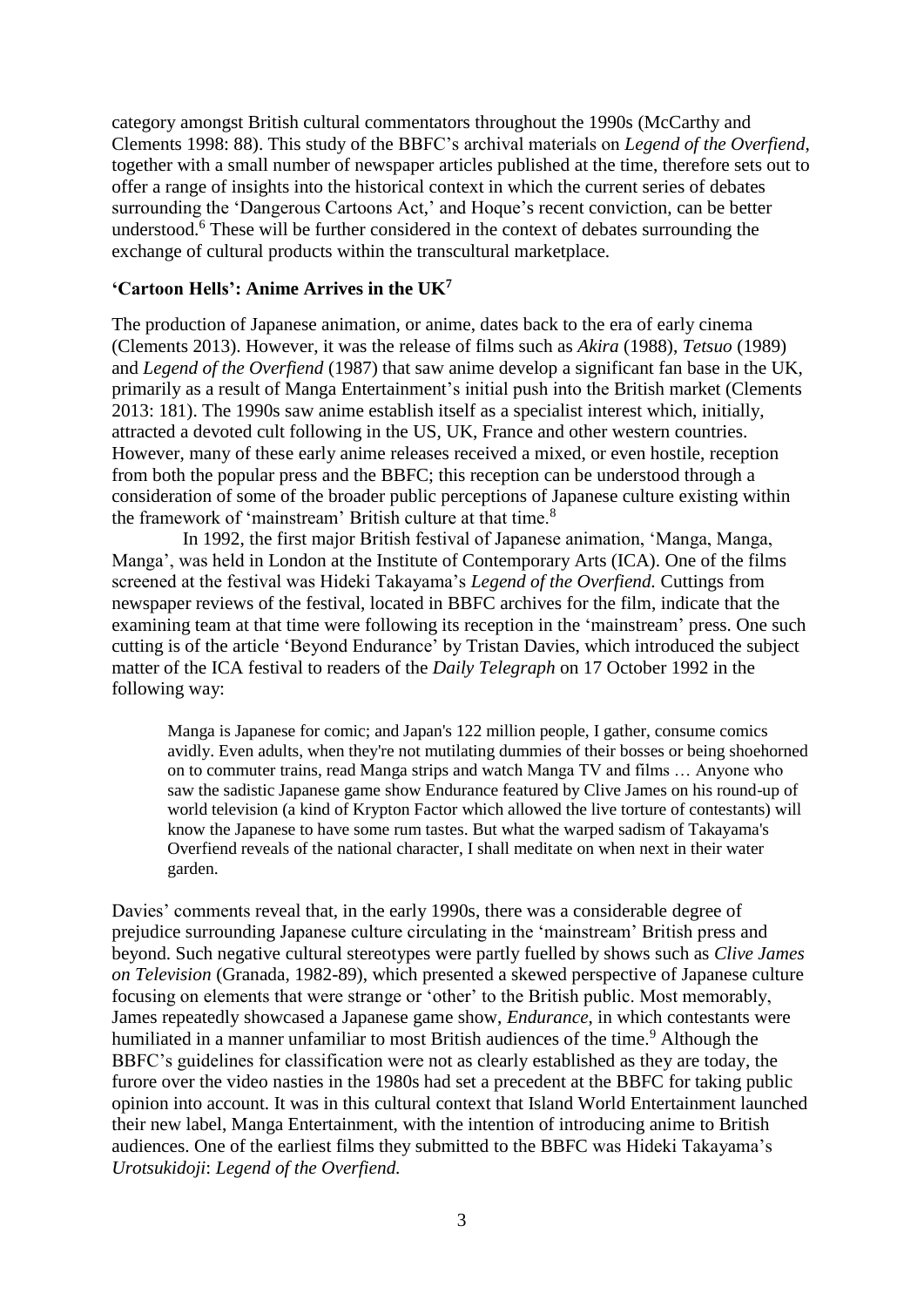#### **The BBFC, Anime and Orientalism: The Case of** *Legend of the Overfiend*

In January 1992, Island World Entertainment submitted a thirty-seven minute episode of *Urotsukidoji* to the BBFC with the intention of establishing the regulatory body's view on the series. The episode was viewed by seven BBFC examiners who were, on the whole, perplexed by the Japanese cartoon. While one of the examiners argued that the film should be released uncut, five advised that cuts should be made and one examiner urged the board to reject the film outright, writing that:

I won't beat about the bush, this animated orgy of sexual violence from Japan has no place on any video shelf in Britain and promises to provoke as much animated discussion as *Golden Lotus* because of its alien cultural origin … *Urotsuki Doji* glorifies sexual violence, sexual violence is its raison d'etre. Cutting, as has been suggested, is a ludicrous idea and in my opinion liberal to the extreme and detrimental to liberalism. I am utterly against cutting a piece which is so perfectly whole but which does not have a universal, in the worldly sense, appeal. If we were to pass it … then who would be the audience? And why, then, should not British animators zoom in on the rape theme and begin a whole animation rape business?<sup>10</sup>

These concerns regarding the perceived threat of an alien culture invading British video stores were also articulated by another examiner, who argued for cuts to be made to the film and concluded 'it's not clear to me where all this is heading … in Japanese society, where elements of social and psychological control are so different, this may be harmless. In Britain this is not so.<sup>'11</sup> For the BBFC examiners circa 1992, in an era predating the development of film distribution via the Internet, *Legend of the Overfiend* was perceived to be more than merely a film containing unacceptable scenes of sexual violence: it was a threat to British society. In one case, this potential cultural menace was contextualised within a broader attack on Japanese culture and society within the film, described by an examiner as

a typical example of the sort of aggressive fantasy and imagination Japanese animators can come up with when the limits of extremity seem to be non-existent. … The offensiveness of sexual violence, disguised and camouflaged in the colourful and far-out fantasy drawings, is so stylized that it is pressing for legitimacy – an identical imagery of the ornamental demonicfaced Japanese warrior idol covered in a silk robe; typical of the Japanese's marvellous mentality, an economic aggressor with over the top manners; a nation full of male chauvinists but boasting only their females' tender, submissive virtues.<sup>12</sup>

Comments such as these reveal the depth and complexity of the problem emerging at the BBFC when confronted with the first instalment of the *Urotsukidoji* series. Not only did some of the examiners feel the film presented a genuine social threat, but more significantly, their reports also raised the unwelcome spectre of cultural prejudice. In certain (though not all) cases, this took the form of degrading caricatures of Japanese people, culture and society; these focused primarily on sensitivities surrounding gender and sexuality, whereby Japanese cultural norms were perceived to be significantly different from British ideals at the time.

In September 1992, Island submitted a second version of *Legend of the Overfiend* to the BBFC on their Manga label, with a longer running time of just over 105 minutes. Their renewed intention to introduce British audiences to the *Urotsukidoji* series highlights the significant role played by distribution companies in shaping and directing the transcultural flow of film genres across national boundaries. As both Sean Cubitt and Ramon Lobato have argued, the significance of film distribution networks in shaping the reception and evolution of a genre in any given marketplace, in terms of what they choose to distribute and to withhold, is often overlooked (Cubitt 2005: 17; Lobato and Ryan 2011:192). For a regulatory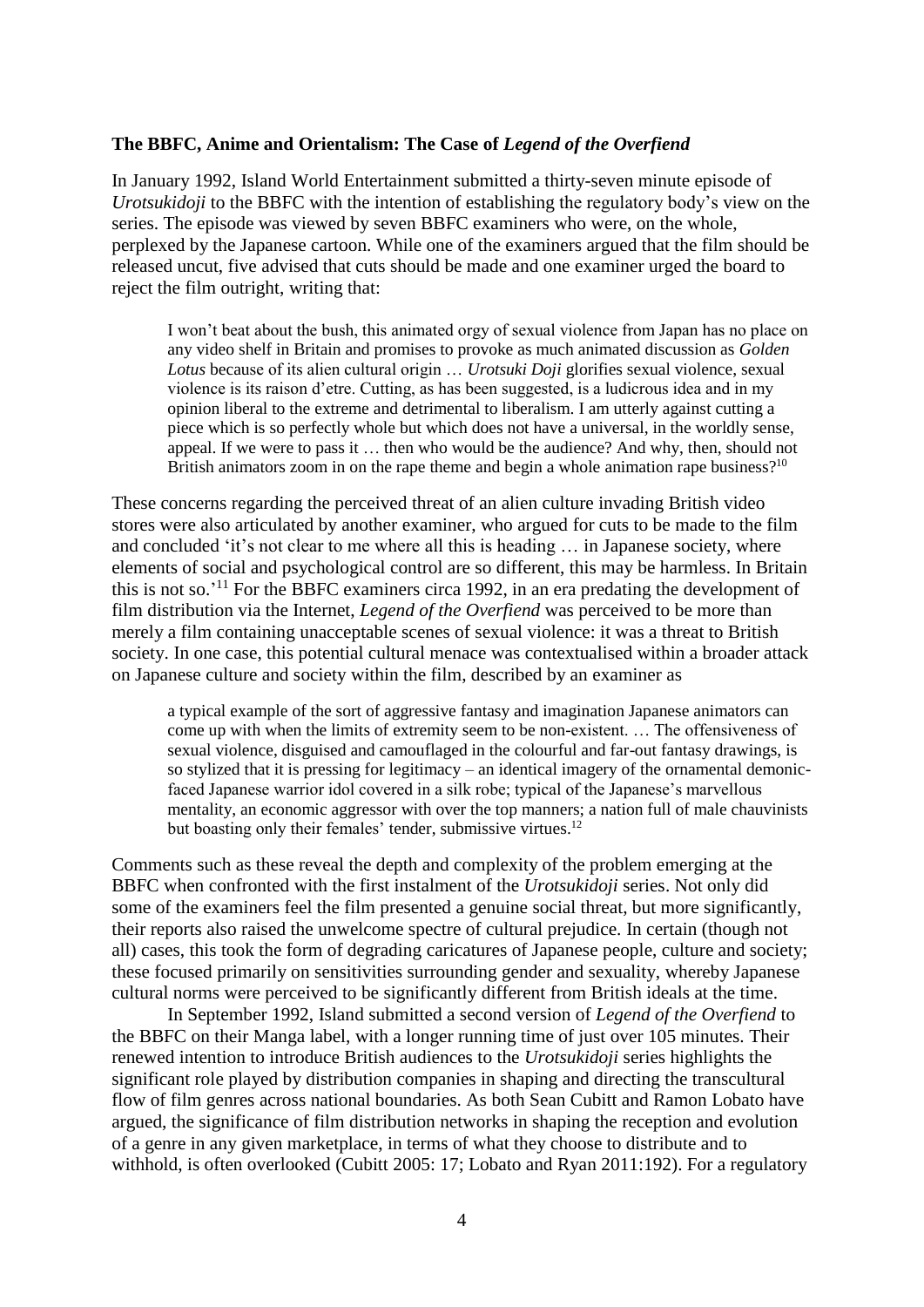body largely unfamiliar with anime, *Legend of the Overfiend* was problematic in that it was difficult to locate, both culturally and generically: there was a lack of precedents. In the weeks that followed, twelve examiners filed reports about the film, of which eight recommended it was passed '18' without cuts and four examiners argued that cuts were necessary in order for the film to achieve an '18' certificate. Evaluations of the film varied greatly amongst these twelve examiners, but tended to focus on two central points of discussion and contention. The first of these was, as with the shorter *Legend of the Overfiend*  submission earlier that year, one of cultural translation. Demeaning stereotypes of Japanese society, similar to those articulated by Tristan Davies, are also evident in several of the BBFC examiners' reports on *Legend of the Overfiend*, and again highlight how problematic the process of cultural translation was for the film regulator at the time. One examiner speculates:

Violent rape is normalised by being shown as something that happens to all women and can be satisfying. It could be that all Japanese men have small penises and need this kind of imagery to reassure themselves that fantasy can deal with size, that women who may appear shy or aloof are really on heat and need to be taken by force.<sup>13</sup>

Here, the problem of an alien or 'other' culture focuses specifically on issues of sexuality. This spectre of cultural discrimination, evident in the reception and regulation of anime in the UK (and elsewhere), clearly invites an orientalist critique. The BBFC's reports on *Legend of the Overfiend* can be considered alongside a series of other analyses examining the orientalist framing of Japanese media within a western context over the last twenty years. Drawing on Said's seminal text (1978), media scholars have identified multiple ways in which western marketing materials and reviews highlight the 'exotic' aspects of anime and other Japanese media (Needham 2006; Martin 2009). Gary Needham, for example, has argued that the marketing strategies employed by distributors such as Tartan encourage 'many of the typical fantasies of the 'Orient' characterised by exoticism, mystery and danger,' and suggests that the cross-cultural flow of Japanese films to the West reflects an on-going cult interest in the 'otherness' of Asian culture (Needham 2006: 9). Similarly, Daniel Martin argues that without an understanding of their domestic context, films distributed by Tartan are likely 'to be misunderstood by ignorant viewers and celebrated only for their difference' (Martin 2009: 19). These critiques have also been applied to Manga's marketing materials for *Legend of the Overfiend* in the 1990s.<sup>14</sup> While these orientalist readings of the Manga and Tartan distribution labels are valuable, in that they highlight and problematise the same prejudicial attitudes towards Japanese culture discernible in BBFC reports and press articles of the mid-1990s, they also draw a troubling conclusion which merits further consideration.

One of the BBFC examiners' reports poses the question, 'if we were to pass [*Legend of the Overfiend*] then who would be the audience?' <sup>15</sup> In many respects, then, these orientalist critiques of Tartan and Manga's marketing materials echo the regulatory body's concerns regarding audiences; more than this, in certain cases they answer the BBFC's question by pointing the finger at "ignorant viewers" (Martin 2009: 19). Though such textual analyses of the marketing materials are well constructed, they overlook the ability fans and wider audiences have to read marketing materials in a complex range of different and sometimes oppositional ways (Pett 2013). Furthermore, a stronger deconstruction of the orientalist critique of transcultural audience-text relations can be found in studies of anime fan cultures in the west. A growing number of in-depth studies examining fans' complex and nuanced appreciation for Japanese media over the last twenty years have revealed a relationship that is far removed from the negative and simplistic assumptions made by the 'mainstream' press and BBFC examiners' reports, circa 1992 (Napier 2007; Denison 2011; Madill 2015). This article contends, then, that though the hyperbolic character of 'mainstream' newspaper articles and BBFC examiners' reports clearly facilitates orientalist readings, as do some of the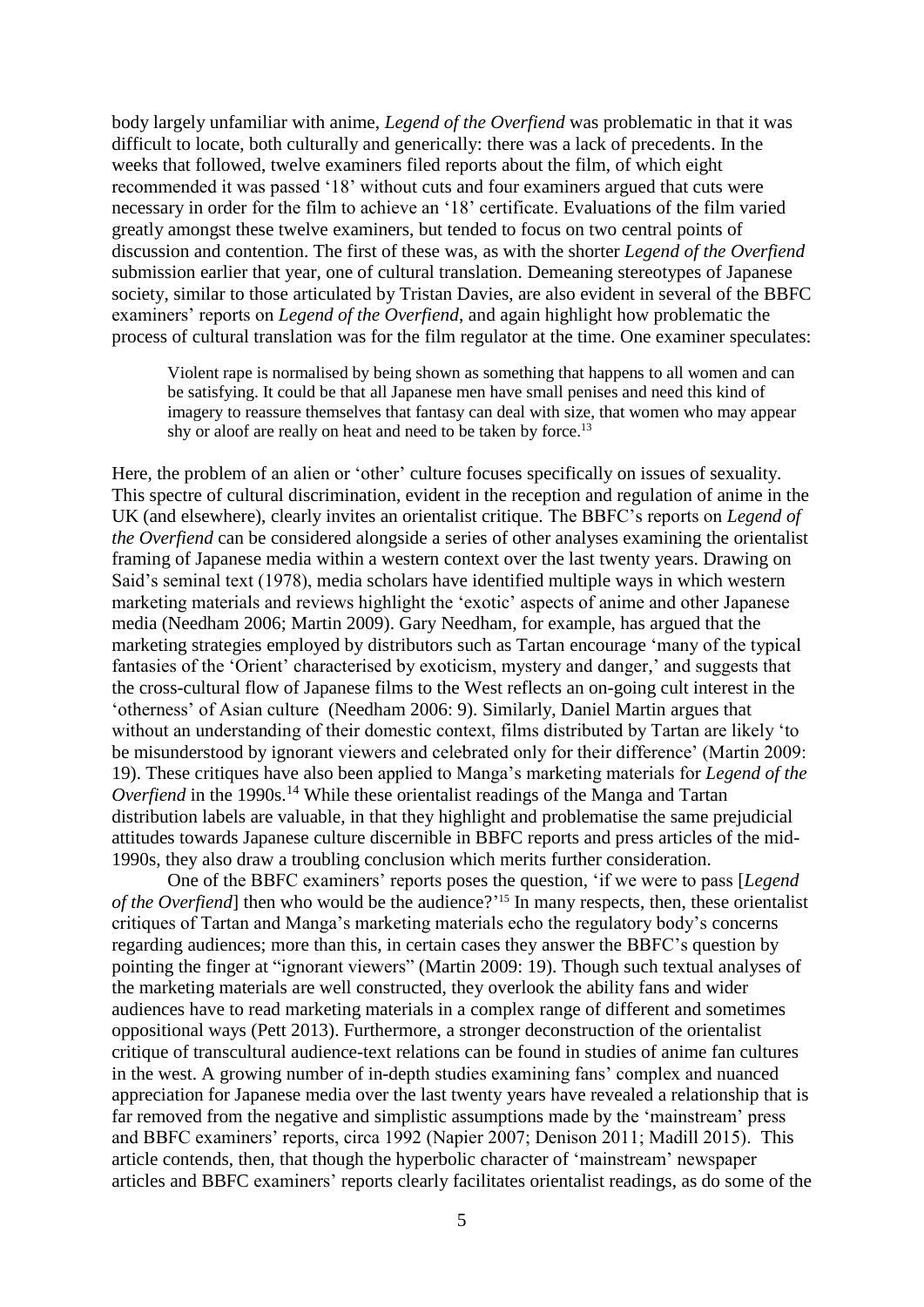marketing strategies employed by Manga and Tartan, such a critique becomes problematic when employed indiscriminately to theorise, by extension, the transcultural audiences for Japanese media. This problem can be interrogated further through a consideration of issues surrounding the flow of genres across the transcultural marketplace, and configurations of the audience in relation to them.

# **'Blood, Guts and Bambi Eyes': The Genre Problem <sup>16</sup>**

As a preface to examining the issues of genre and medium as they arose in the reports for *Legend of the Overfiend*, it should be noted that it is not just the BBFC who have encountered difficulties when trying to categorise anime titles within a western generic framework. The diversity of genres, themes and styles which the category encompasses has meant that its reception in western countries, amongst critics and academics, has been particularly complicated. In many commercial contexts, animation has often been (and still is) treated as a genre or category in itself, rather than a medium. The question of how to categorise different types of Japanese animation, therefore, has no existing cultural precedent to follow. Susan Napier subdivides anime into 'three overarching modes – the apocalyptic, the elegiac, and the carnival' (Napier 2005: xiii). Of these three, it is the 'apocalyptic' category with which the *Urotsukidoji* series of films are most commonly associated. However, Napier also describes *Legend of the Overfiend* as 'violent sci-fi porn' (2007: 170), thereby encapsulating some of the difficulties Western academics and critics encounter when they try to categorise the film. To complicate this further, Helen McCarthy has developed nine different sub-categories of anime, and within these she classifies *Legend of the Overfiend* as horror (2008). Mathijs and Sexton categorise anime films differently again, identifying two overlapping areas, 'naïve and mystical anime, and horror and science fiction anime, or *mecha*' (2011: 127). Of these two categories it is *mecha*, they suggest, that has the most obvious cultist following, and to which *Legend of the Overfiend* belongs. These on-going differences of opinion regarding anime genres and sub-genres amongst academics point to the wider problem of how to classify anime within a transcultural context. They also highlight the issues that can be encountered when attempting to define a genre as a stable or fixed category, delineated by a set of textual characteristics, rather than through its contexts of distribution, reception and consumption.

The second key point of contention for the examiners of *Legend of the Overfiend* in 1992, then, focused on the issues of genre and medium. On a straightforward level, there was much discussion over whether or not, within the BBFC's classificatory framework, *Legend of the Overfiend* counted as a 'sex work'. This was an important debate – if the film received an R18 certificate it could include explicit depictions of 'consenting sex or strong fetish material involving adults' (BBFC 2009) but could only be viewed at licensed premises. Indeed, Jonathan Clements has argued that the film clearly belongs in a sex shop and if it was given an R18 certificate this would mean 'problem solved: if you want to buy *Overfiend* it's right there, in its place, amongst the porn of other cultures' (1998: 186). However, the film's sophisticated graphics, narrative and setting, explored through the medium of animation, provoked a range of contradictory responses at the BBFC. One examiner, arguing for the film to be released uncut, wrote:

Hokusai has a number of woodcuts (shown at a Royal Academy exhibition earlier this year) depicting octopus rape of women with tentacles entering every orifice. This beauty-and-thebeast theme has been around for several hundred years and even Anglo-Saxon poetry acknowledges this in Coleridge's woman waiting for her demon lover (Kubla Khan)… This is not a porn tape. Animation can deal with fantasy much better than real film or video.<sup>17</sup>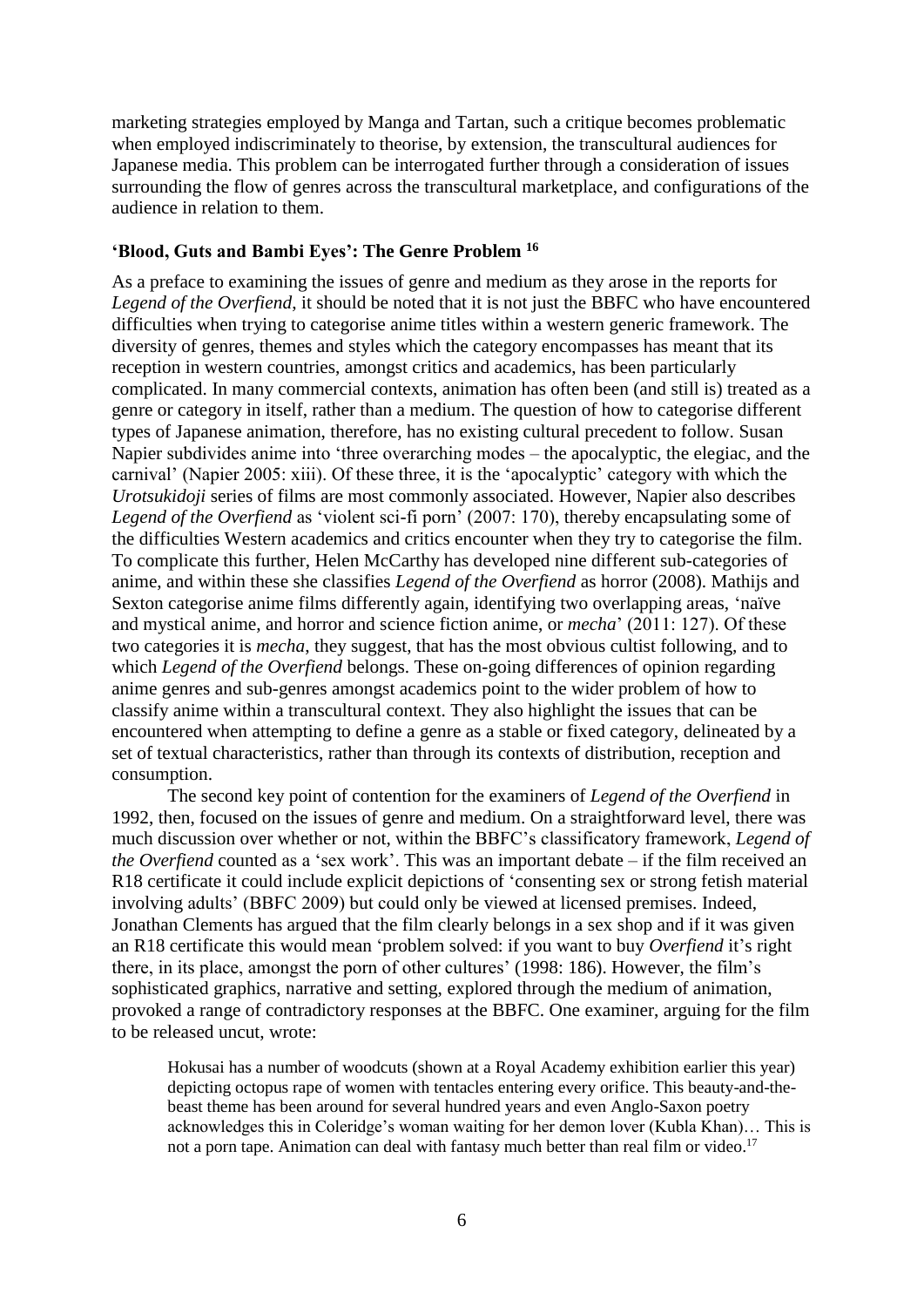This perspective places the film firmly within the culturally specific context of other reputable art forms which explore sexual fantasies. However, other examiners focused on the problematic combination of 'ballooning swinging breasts' being featured in a film whose animation style resembled 'the tradition of Disney and My Little Pony, with its awful sentimentalism, depiction of dewy-eyed romantic love, and its obligatory funny little crawly creatures' (BBFC 1992f). Clearly, then, anime was encountering problems of cultural translation specific to the medium when it first arrived in Britain.

Examiners' comments subsequently raised a further and more complex set of debates surrounding perceived audience expectations for animation films in general. These discussions focused on the question of whether or not the animation medium meant that scenes of sexual violence or other explicit sexual content were either more or less 'harmful' to potential audiences.<sup>18</sup> This issue was discussed in the majority of the reports on the film, with one examiner suggesting that *Legend of the Overfiend* should be referred to a review committee for a much broader discussion of the implications of including sex and sexual violence in animation films (BBFC 1992d). Several of the examiners argued that the medium of animation was a mitigating factor that indicated a fantasy scenario and should therefore not be taken seriously. For this group, the Disney-style of the film was not something that grated on them but, instead, made them feel more relaxed about the representation of female sexuality:

The film is a fantasy film not a sex film… while AKIRA is firmly aimed at a teen market, the present piece is aimed rather more firmly at adults. Being a fantasy film, reality is not a prime concern. It seems silly, therefore, to complain that all the women are nubile as presented. I have yet to see an animation piece in which a desirable woman is presented as ugly. Even Cruella De Vil and Snow White's mother were handsome, albeit evil.<sup>19</sup>

However, at the other end of the spectrum, another group of examiners argued that the animation medium made the film potentially *more* harmful. These reports focused on the association between animation and entertainment, usually intended for children:

As to the form, that of animation, I would argue in this case that it makes the material more palatable than live action, and therefore potentially more damaging, not less as some have suggested. In this country (plainly not in contemporary Japan) the cartoon is regarded as a visual art form of pure entertainment, and intended principally for children. No-one expects an animated film to be a didactic exploration of major human themes; its audience plans to be entertained, so whatever is presented is received as entertainment. If in the midst of this entertainment a savage rape is portrayed, pain and humiliation presented as part of the feast, it makes it more acceptable, easier to absorb, and adds to the perception of women as fuckfodder, as available targets. Goebbels recognised in World War Two that the cartoon form was a powerful weapon of propaganda – the German nation feasted on images of Jews as grotesques, as bestial slavering threats to civilisation, and they bought the message.<sup>20</sup>

A similar perspective is articulated by several of the other examiners, though none quite so forcefully as the extract provided above, which draws a comparison between anime and Nazi propaganda. By situating anime in this specific discursive context, the report pinpoints a key issue at stake in this case. Anime employs a substantially different set of artistic conventions, and then uses these to explore a highly diverse range of adult themes; for some of the BBFC examiners classifying *Legend of the Overfiend*, these two factors became conflated, and the film consequently functioned to pose a genuine social threat. This interpretation of the animation medium also draws on an overused binary, often employed by BBFC examiners, which understands films to be *either* entertainment *or* art; and animation, in the Disney tradition, was purely entertainment. Employing this reductive binary to understand films, and by extension their audiences, becomes hugely problematic when violent and sexually violent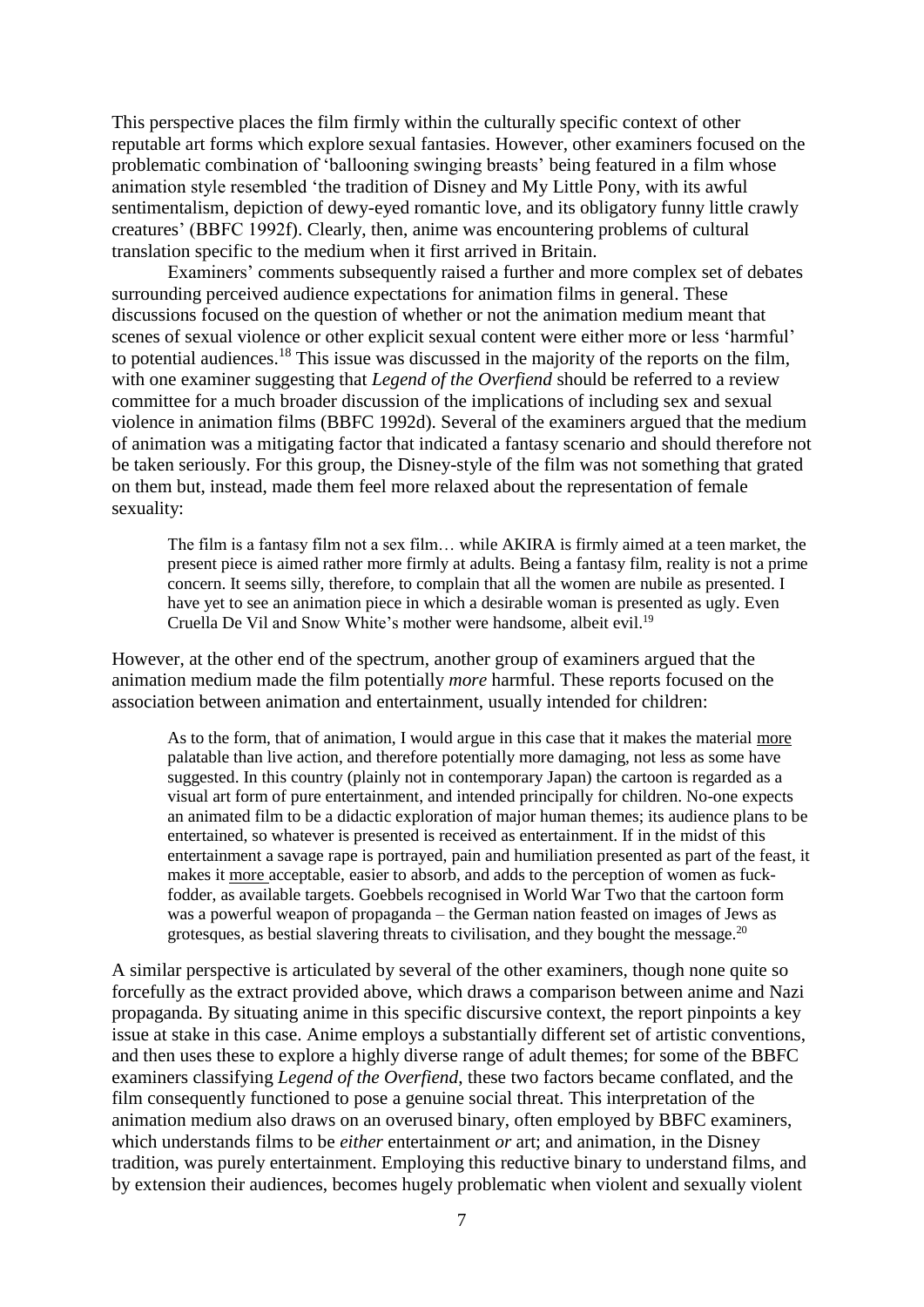content is involved. Inevitably, it leads to discussions drawing on notions of 'taste,' as is evident in the BBFC's online case study on anime discussed below. Furthermore, when films are understood to be 'entertainment,' implications are invariably drawn about the possible ways in which audiences might be 'enjoying' scenes of sexual violence.<sup>21</sup>

The classification for *Legend of the Overfiend* in 1992 therefore revealed a divided and confused BBFC. The outcome was that the film was passed '18' with cuts of two minutes and twelve seconds made to scenes of sexual violence. The BBFC's 1992 decision inevitably led to criticism from the anti-censorship lobby, who argued that 'to censor an animation movie, such as this, for its sexual content is absurd. The censors applied standards of morally correct conduct to a mythical world. It is as though one were to fault Theseus or St George for being cruel to animals' (Baruma 1995: 47). However, it is the lasting legacy that *Legend of the Overfiend* has had on a broader public awareness of anime and manga in the UK which has been most striking.

#### **'Snuff Out These Sick Cartoons': Censorship and Controversy <sup>22</sup>**

The issue of British audiences for anime, and what constitute suitable exhibition contexts for the genre, was also not merely confined to the film industry. A newspaper article published in 1992, which outlined some of the characteristics of the anime films that were arriving in the UK at that time, summed up the situation with the statement 'Manga doesn't get on to British television. Programme planners deem it unsuitable for the very young. It's not meant for them, but the argument goes that if it's a cartoon, they're bound to watch it. Clearly Manga Video has plenty of new ground to break' (Perry 1992). This observation, however, is fairly restrained when put in the wider context of the British reception of anime films in the mid-1990s. Following the release of *Legend of the Overfiend* a number of censorial articles appeared in both the tabloid and broadsheet press. These included an article in the *Daily Star,*  'Snuff Out these Sick Cartoons' which reports MPs calling for a ban on manga cartoons (1998: 82). Some of the articles mention the on-going press reports surrounding video nasties and the James Bulger case. In 1995, the *Sunday Mail* ran a successful campaign to close down a London-based mailing list supplying anime films, announcing their success with the headline 'Last Post for Kids' Filth: Mail gets action on video nasties'. The lasting legacy, though, was the skewed way in which the British public was introduced to anime. 'Manga' entered the English language with a very specific set of cultural references, as is demonstrated by a short article by Christine Freeborn, which appeared on 17 October 1993 in the *Sunday Times,* entitled 'Why Japan is not safe for women':

LEST the myth should continue that women are safe to walk the streets of Japan at any time (Travel, last week), may I set the record straight. My own experience is of being assaulted at about 1.30pm on a sunny October day in 1988 in the streets of Kyoto. No-one appeared when I yelled Anglo-Saxon abuse at my assailant, who disappeared on his bicycle when I struck him... men still read the kind of sadistic manga comics which Adrian George described in his article, reinforcing the underlying attitude that rates this kind of behaviour as ''clean'' in the Japanese belief system.

Here, the instance of a sexual assault is linked to the (unrelated) popularity of manga with Japanese males in order to make a sweeping generalisation about Japanese society and cultural beliefs. It represents the kind of leap-of-faith argument that typifies the work of cultural commentators who subscribe to the 'effects' model of understanding audiences. The impact that the controversy surrounding *Legend of the Overfiend* had on the British public's perceptions of Japanese culture in general, and the reputation on anime in particular, cannot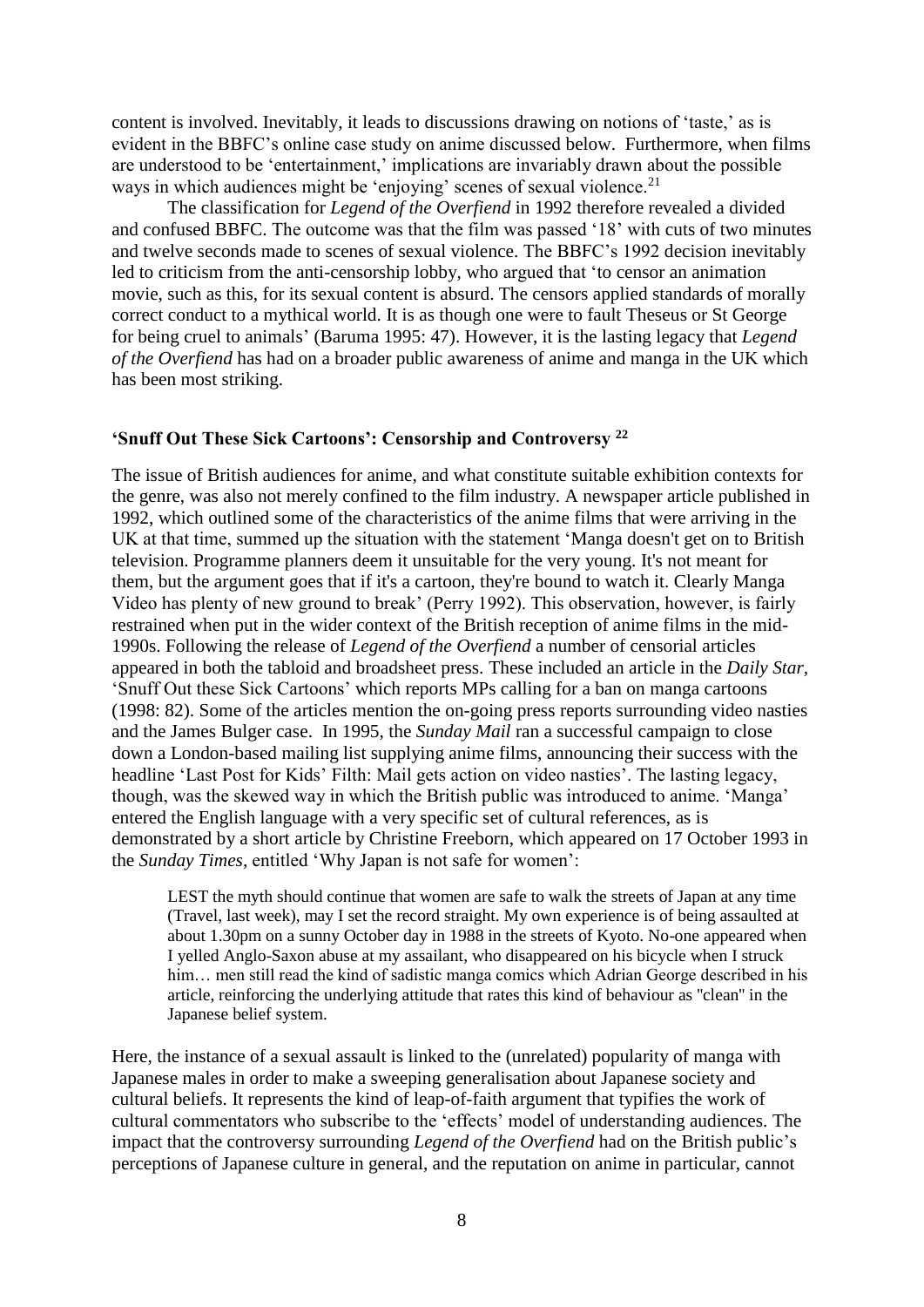be underestimated. Susan Napier argues that it was the early import of *Legend of the Overfiend* into the UK at this significant point in time, that created a moral panic which was to have a lasting effect on the 'mainstream' UK reception of anime for many years to follow (Napier 2007: 135 and 170).

#### **Transcultural incursions: regulating anime and manga today**

In the intervening twenty years anime has steadily increased in popularity, evolving from a slightly obscure niche interest into a widely recognised cultural phenomenon. Napier argues that anime now occupies a marginal position within 'mainstream' American culture, and appeals as strongly to female audiences as it does to its traditional 'fanboy' base (2007: 15). However, the issue of adult-themed animation continues to remain a point of contention for the BBFC and other policy-makers in the UK. A key concern they express, in relation to anime and manga, is what they perceive to be a problematic combination of the animation medium with violent, sexually violent or other adult-orientated material. In a recent BBFC podcast, one examiner observes that classifying anime 'is quite tricky for us, because Japanese cartoons can range from complete kiddie-friendly U-rated stuff to almost pornographic, sometimes even pornographic, 18-rated stuff, so it's quite a broad genre' (BBFC 2013). <sup>23</sup> In their online case study on anime, the BBFC states that 'graphic violence, sex and sexual violence often appear within a medium [anime] which, in our western experience, has traditionally been free from such incursions' (BBFC 2006). Complicating this regulatory approach, though, is the fact that fantasy or cartoonish styles are frequently cited by the BBFC as mitigating factors during the classification process.<sup>24</sup> It is the way in which anime confounds and complicates the regulator's broader guidelines relating to animation that forms the crux of this ongoing classificatory problem.

More recently, but prior to the legislative changes implemented in 2010, the BBFC were regularly cutting anime films on the grounds of sexual violence. 18-rated titles such as *Mission of Darkness* (Kohtaro Ran, 2003) and *LA Blue Girl Returns* [\(Hiroshi Ogawa](http://www.bbfc.co.uk/search/director/Hiroshi%20Ogawa) and [Yoshitaka Fujimoto,](http://www.bbfc.co.uk/search/director/Yoshitaka%20Fujimoto) 2005) were cut because they included 'images encouraging an interest in underage sex' (BBFC 2005). As the BBFC have pointed out, part of their concern focuses on the problematic way that 'children are presented as sexually active. The characters in anime works are often presented as childlike, with their big eyes and high voices. They can change form according to their mood and a character that appears adult in one scene can look like a toddler in the next' (BBFC 2006). It appears that although the popularity and awareness of anime in the west has grown exponentially over the last twenty years, the legacy of the debates surrounding the potential 'harm' of representing sexual violence or sexual behaviour of any kind, in the context of an animation feature, continues to haunt the regulatory body. As one member of the Crunchyroll forum summarises on a thread discussing the BBFC's 2013 podcast: "the BBFC are still stuck in the 90s." <sup>25</sup> This legacy now continues alongside the introduction of broader legislative restrictions, set out in the Coroners and Justice Act (2009), which the national film regulators are obliged to adhere to in their decision-making processes.

The potential repercussions of these developments are, as yet, unclear. There are many niche forms of anime and manga which include eroticised representations of children, and which have attracted a significant fan following in the UK. In her on-going research into fan cultures surrounding Boys' Love manga (BL), Anna Madill explains that:

The *sine qua non* of BL [Boys' Love] is the portrayal of romantic and sexual relationships between young, often adolescent males. It is sometimes very explicit and can contain themes of intra-familial attraction, BDSM, and seeming inter-species eroticism (eg, between human(oids) and cat-boy hybrids such as the character Shiro) (Madill 2015: 273).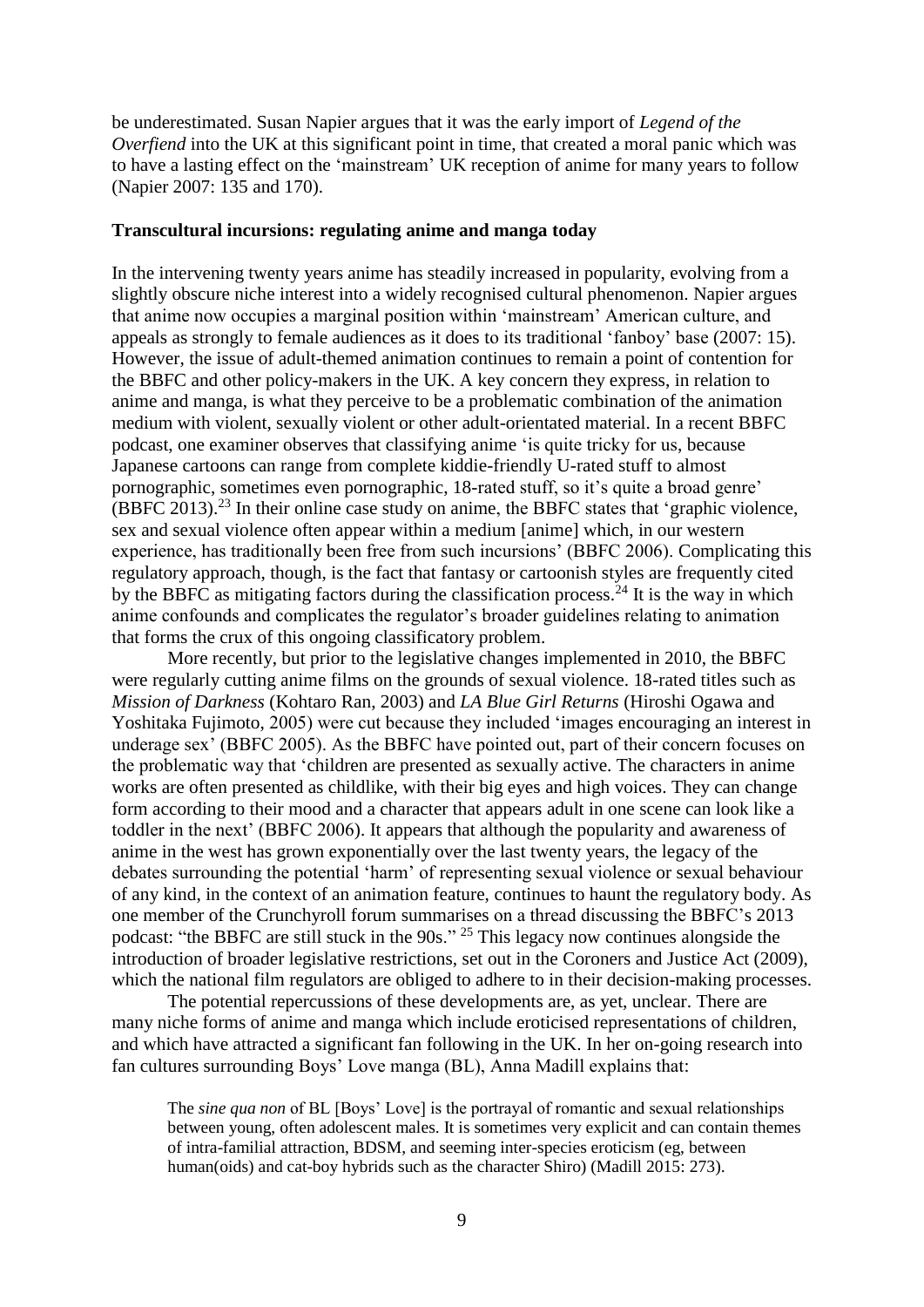Madill clarifies that not only are most BL authors female, but also that large segments of its fan base are often female adolescents or young adults. Her research reveals that 'intelligible, meaningful, non-paedophilic frameworks are available for reading non-realistic, erotic texts involving visually young characters' (Madill 2015: 285). The assumption that erotic representations of young people are inherently problematic reflects a cultural climate that is increasingly panicky about adolescent sexuality.

A final complicating factor in the regulation of anime and manga consumption within the contemporary marketplace is that of distribution. The days in which a BBFC examiner can assert that anime has 'no place on any video shelf in Britain' are long gone. Recent scholarship on film distribution focuses on the burgeoning shadow economies driving the market, often facilitated by fan communities (Lobato 2012; Denison 2015). Rayna Denison discusses the fan practices of sourcing and "gifting" Japanese media texts within Internet communities, as a means to create substantial online archives; she argues that such practices extend existing ideas of film collecting as a private, domesticated hobby, 'reimagining it as a collective archival activity in which a community library of texts is produced' (Denison 2015: 63). What is emerging in this evolving culture of online communal archivists, is a shadow network of film distribution which has become very difficult to regulate. It is perhaps not surprising, then, that individuals such as Robul Hoque are becoming the focus of legislative action. As the *International Business Times* reported, Hoque was used as a "test case" to establish the new parameters of culpability in a transcultural media marketplace. The warning sounded by Hoque's barrister, that British anime and manga fans need to "be careful, as these images are freely available on legitimate sites" (Palmer 2013), implies that, in the shadowy world of contemporary anime and manga fandom, it is individual consumers, rather than the producers or distributors, who are increasingly at risk.

The British reception of *Legend of the Overfiend* offers a pivotal case study in understanding the transcultural marketplace in three key ways. Firstly, it reveals how the distribution strategy developed by one company, Island World's Manga Entertainment label, has shaped regulatory practices in Britain, establishing anime as a contentious, problematic category of media; this continues to have cultural resonance today with the passing of the 'Dangerous Cartoons Act'. Secondly, the reception of the *Urotsukidoji* series illustrates the complex range of issues contingent to the transcultural flow of genres across different national boundaries. While there *are* historical precedents for feature length British animations that offer more than "pure entertainment" (BBFC 1992), such as *Animal Farm* (Halas and Batchelor, 1954), they have largely been understood within their own specific (and very British) literary contexts. The case of *Legend of the Overfiend* confounded the regulatory body because it combined scenes of explicit sex and violence with "awful sentimentalism". When faced with a cultural import that was markedly different in artistic style and cultural content than home-grown media, there was no clearly defined precedent for the BBFC to follow, and they had to improvise. At this point, a decision loomed – should they apply the regulations which they had devised to deal with a wholly different set of cultural products, or should they instead make special allowances for cultural differences? The *Urotsukidoji* series therefore demonstrates that the flow of generic goods within the transcultural marketplace can function to accentuate and exacerbate cultural difference, rather than facilitate forms of cultural assimilation. Finally, this case study highlights a shift in the focus of regulatory activity, away from distribution companies and towards the individual consumer within a transcultural context. In an increasingly expansive virtual marketplace, in which fans create substantial online networks for exchanging and archiving media, these developments continue to reverberate and call into question the purpose and efficacy of national policy-making institutions.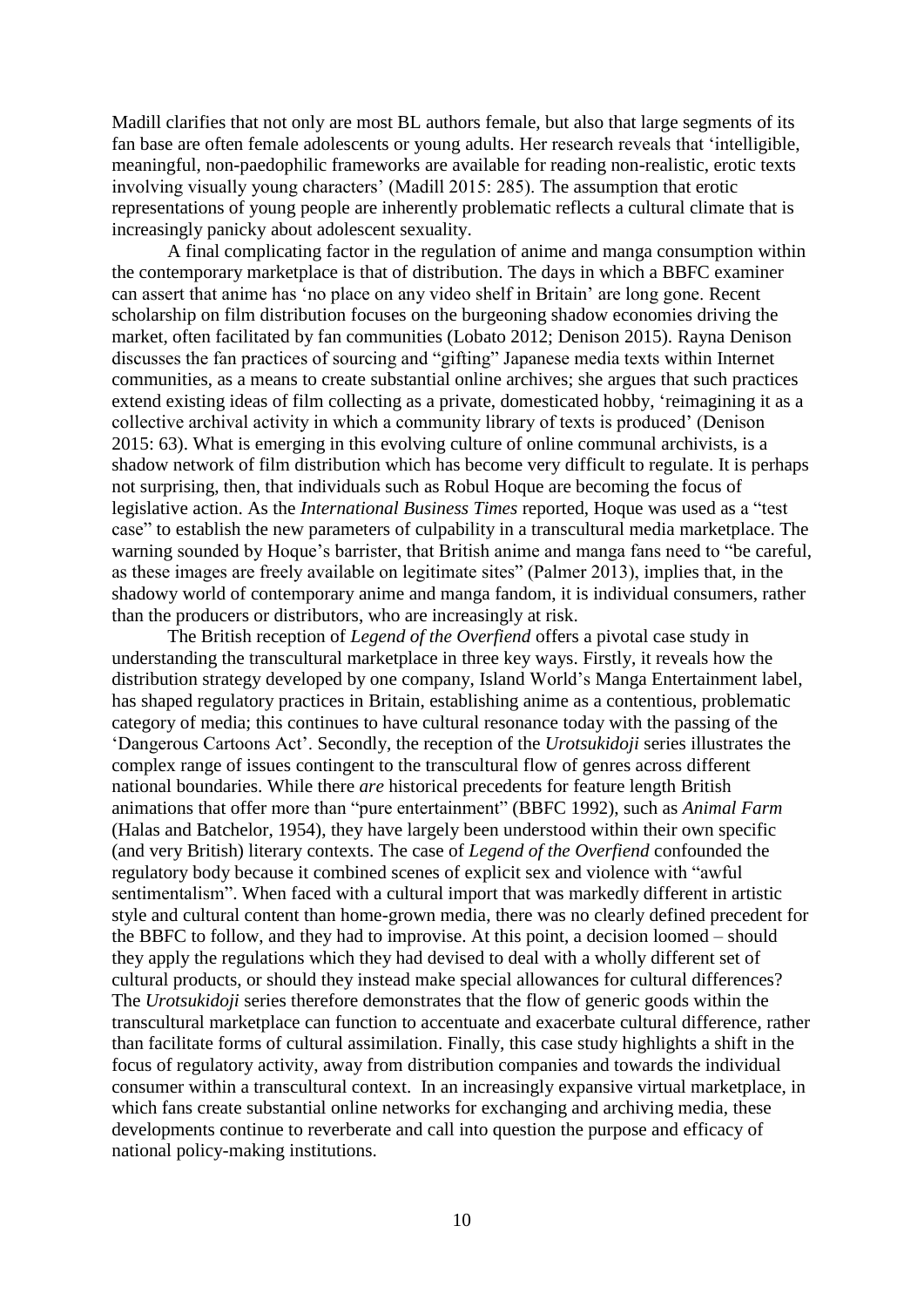# **References**

Attwood, F. & Smith, C. (2010) 'Extreme Concern: Regulating 'Dangerous Pictures' in the United Kingdom' *Journal of Law and Society* 37 (1): 171–188.

Attwood, F., Campbell, V., Hunter I. Q., & Lockyer, S. (2013) *Controversial Images: Media Representations on the Edge*, Basingstoke: Palgrave Macmillan.

Barker, M. & Petley, J. (2001) *Ill Effects: The Media/Violence Debate*, London: Routledge.

Barker, M., Egan, K., Hunter, R., Mathijs, E., Selfe, M., & Sexton, J. (2008) 'Audiences and Receptions of Sexual Violence in Contemporary Cinema,' available at < [http://www.bbfc.co.uk/sites/default/files/attachments/Audiences%20and%20Receptions%20o](http://www.bbfc.co.uk/sites/default/files/attachments/Audiences%20and%20Receptions%20of%20Sexual%20Violence%20in%20Contemporary%20Cinema_0.pdf) [f%20Sexual%20Violence%20in%20Contemporary%20Cinema\\_0.pdf](http://www.bbfc.co.uk/sites/default/files/attachments/Audiences%20and%20Receptions%20of%20Sexual%20Violence%20in%20Contemporary%20Cinema_0.pdf) >.

BBFC (2005) 'LA Blue Girl Returns – Episodes 1 & 2'. Available at  $\leq$ <http://www.bbfc.co.uk/releases/la-blue-girl-returns-episodes-1-2-2005> >.

BBFC (2006) 'Drawing Comparisons: the history of Manga and Classification'. Available at < [http://www.bbfc.co.uk/education-resources/education-news/drawing-comparisons-history](http://www.bbfc.co.uk/education-resources/education-news/drawing-comparisons-history-manga-and-classification)[manga-and-classification](http://www.bbfc.co.uk/education-resources/education-news/drawing-comparisons-history-manga-and-classification) >.

BBFC (2009) 'The Guidelines'. London: BBFC.

BBFC (2011) 'Ikki Tousen – Dragon Destiny'. Available at < <http://www.bbfc.co.uk/releases/ikki-tousen-dragon-destiny-1970> >.

BBFC (2013) 'BBFC Podcast Episode  $17 - Classifying$  Anime'. Available at  $\lt$ <http://www.bbfc.co.uk/case-studies/podcasts/bbfc-podcast-episode-17-classifying-anime> >.

BBFC (2014) 'The Guidelines'. Available at  $\lt$ 

[http://www.bbfc.co.uk/sites/default/files/attachments/BBFC%20Classification%20Guidelines](http://www.bbfc.co.uk/sites/default/files/attachments/BBFC%20Classification%20Guidelines%202014_5.pdf) %202014  $5.$ pdf >.

Buruma, I. (1995) "A case of overkill: Legend of the Overfiend," *Index on Censorship*, 6, 46- 47.

Clements, J. (2013) *Anime: A History.* Basingstoke: Palgrave Macmillan.

Cubitt, S. (2005) 'Distribution and Media Flows,' *Cultural Politics*, 1:2, 193-214.

Denison, R. (2011) 'Anime fandom and the liminal spaces between fan creativity and piracy' *International Journal of Cultural Studies,* 14:5, pp. 449-466.

Denison, R. (2015) 'Redistributing Japanese Television Dorama: The Shadow Economies and Communities around Online Fan Distribution of Japanese Media' *The Velvet Light Trap*, 75, pp. 58-72.

Edmunds, D. R. (2014) 'British court convicts man of possessing child pornography on basis of manga cartoon collection' available at <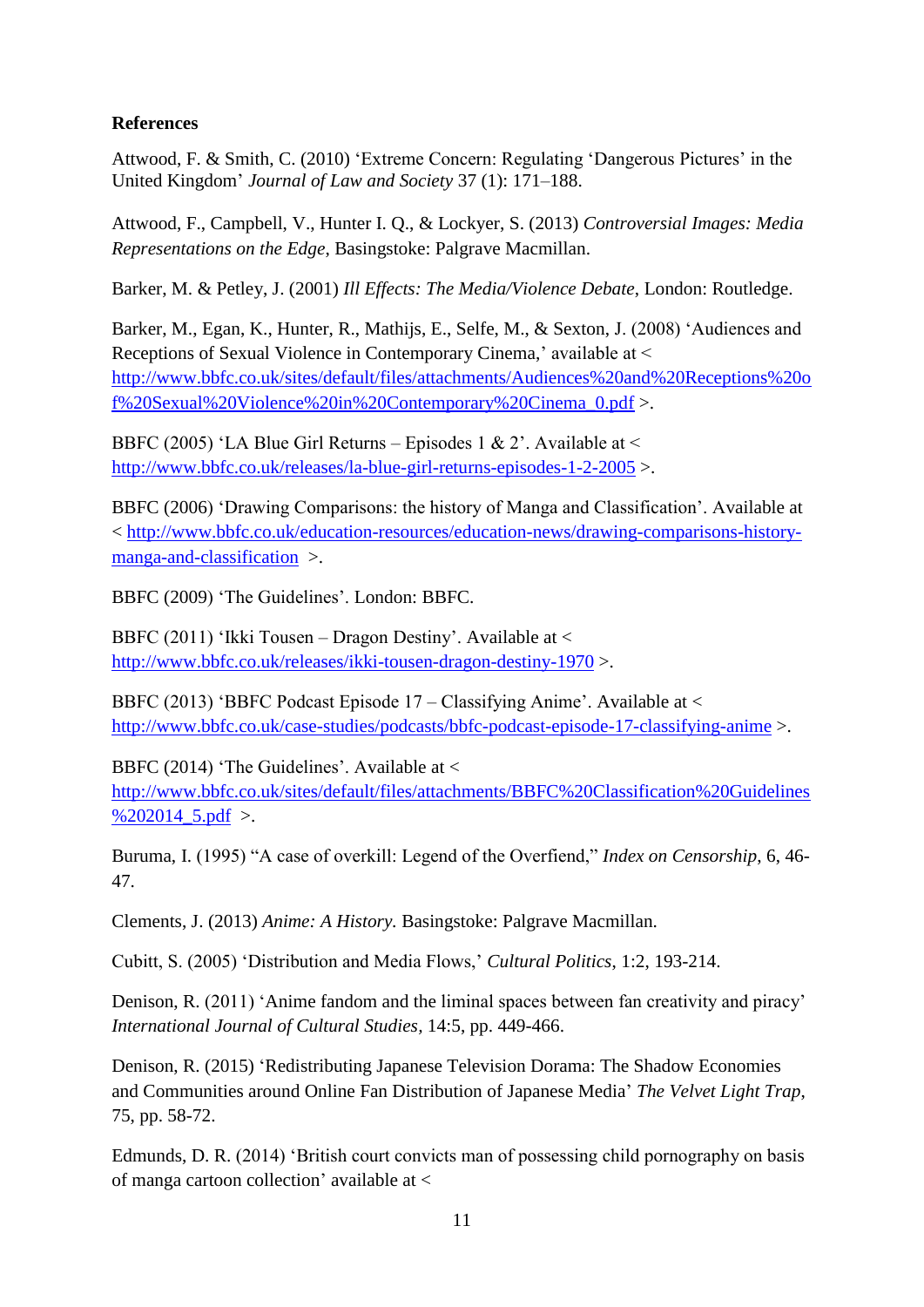[http://www.breitbart.com/london/2014/10/21/british-court-convicts-man-of-possessing-child](http://www.breitbart.com/london/2014/10/21/british-court-convicts-man-of-possessing-child-pornography-on-basis-of-stash-of-manga-cartoons/)[pornography-on-basis-of-stash-of-manga-cartoons/](http://www.breitbart.com/london/2014/10/21/british-court-convicts-man-of-possessing-child-pornography-on-basis-of-stash-of-manga-cartoons/) >.

Lobato, R. & Ryan, M. D. (2011) 'Rethinking genre studies through distribution analysis: issues in international horror circuits' *New Review of Film and Television Studies*, 9:2, pp. 188-203.

Lobato, R. (2012) *Shadow Economies of Cinema: Mapping Informal Film Distribution*, London: Palgrave Macmillan/BFI.

Madill, A. (2015) '*Boys' Love* Manga for Girls: Paedophilic, Satirical, Queer Readings and English Law' in Renold, E., Ringrose, J., & Egan, R. D. (eds.) *Children, Sexuality and Sexualization*. Basingstoke: Palgrave Macmillan.

Martin, D. (2009) 'Asia Extreme: The Marketing and Critical Reception of Cult Asian Cinema in the UK' (PhD thesis). London: British Library.

Mathijs, E. & Sexton, J. (2011) *Cult Cinema: An Introduction*. Chichester: Wiley-Blackwell.

McCarthy, H. & Clements, J. (1998) *The Erotic Anime Movie Guide*. London: Titan Books.

McCarthy, H. (2008) *500 Essential Anime Movies: The Ultimate Guide*. Lewes: Ilex Press

Morley, D. & Robins, K. (1995) *Spaces of Identity: Global Media, Electronic Landscapes and Cultural Boundaries*. London: Routledge.

Needham, G. (2006) 'Japanese Cinema and Orientalism' in Eleftheriotis, D. & Needham, G. (eds.) (2006) *Asian Cinemas: A Reader and Guide* pp. 8-16. Honolulu: University of Hawaii Press.

Napier, S. J. (2005) *Anime: From Akira to Howl's Moving Castle*. Basingstoke: Palgrave Macmillan.

Napier, S. J. (2007) *From Impressionism to Anime: Japan as Fantasy and Fan Cult in the Mind of the West*. Basingstoke: Palgrave Macmillan.

OPSI (2009) 'Coroners and Justice Act 2009' available at < [http://www.opsi.gov.uk/acts/acts2009/ukpga\\_20090025\\_en\\_5#pt2-ch2](http://www.opsi.gov.uk/acts/acts2009/ukpga_20090025_en_5#pt2-ch2) >.

Ost, S. (2010) 'Criminalising fabricated images of child pornography: a matter of harm or morality?' *Legal Studies*, 30:2, pp. 230-256.

Palmer, E. (2014) 'Manga and Anime Fans Warned after British Man Convicted of Possessing Cartoon "Child Porn"' available at < [http://www.ibtimes.co.uk/manga-anime](http://www.ibtimes.co.uk/manga-anime-fans-warned-after-british-man-convicted-possessing-cartoon-child-porn-1471040)[fans-warned-after-british-man-convicted-possessing-cartoon-child-porn-1471040](http://www.ibtimes.co.uk/manga-anime-fans-warned-after-british-man-convicted-possessing-cartoon-child-porn-1471040) >.

Pett, E. (2013) '"People Who Think outside the Box": British Audiences and Asian Extreme Films' Cine-Excess e-journal, available at < [http://www.cine-excess.co.uk/british-audiences](http://www.cine-excess.co.uk/british-audiences-and-asian-extreme-films.html)[and-asian-extreme-films.html](http://www.cine-excess.co.uk/british-audiences-and-asian-extreme-films.html) >.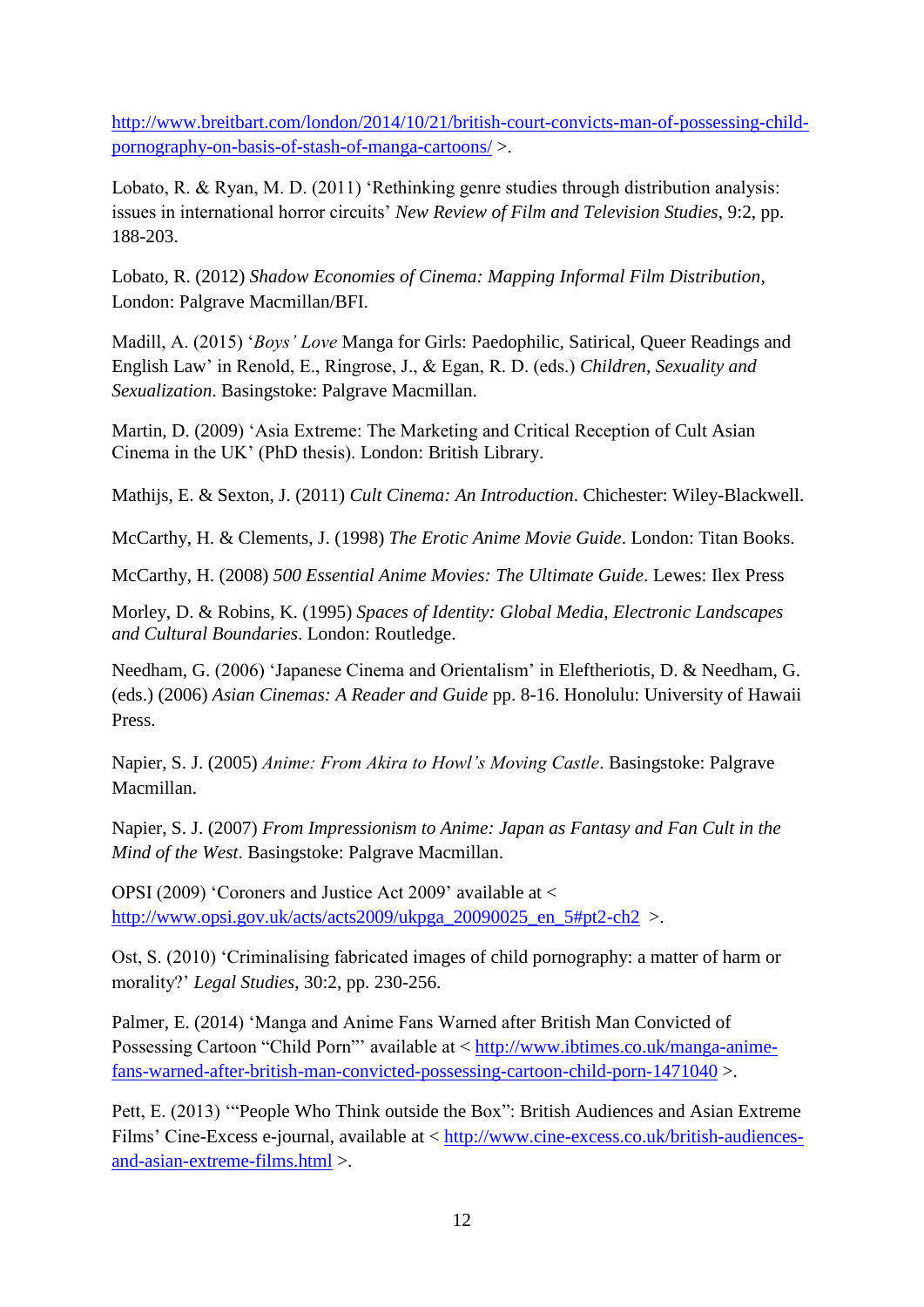Pett, E. (2014) 'A New Media Landscape? The BBFC, Extreme Cinema as Cult and Technological Change' *New Review of Film and Television Studies*, 13:1, pp.83-99.

Said, E. (1978) *Orientalism: Western Conceptions of the Orient*. London: Penguin

Taylor, J. (2009) 'Graphic Artists Condemn Plans to Ban Erotic Comics' The Independent, available at < [http://www.independent.co.uk/news/uk/politics/graphic-artists-condemn-plans](http://www.independent.co.uk/news/uk/politics/graphic-artists-condemn-plans-to-ban-erotic-comics-1652270.html)[to-ban-erotic-comics-1652270.html](http://www.independent.co.uk/news/uk/politics/graphic-artists-condemn-plans-to-ban-erotic-comics-1652270.html) >.

Zenor, J. (2014) 'Sins of the Flesh? Obscenity Law in the Era of Virtual Reality,' *Communication Law and Policy*, 19:4, 563-589.

**Notes**

<u>.</u>

<sup>&</sup>lt;sup>1</sup> The 'Dangerous Cartoons Act' is the name given by some British anime fans to Clause 62 of the Coroners and Justice Act 2009; for example, see  $\lt$  [http://www.uk-](http://www.uk-anime.net/newsitem/Dangerous_Cartoons_Act_live_in_UK.html)

anime.net/newsitem/Dangerous Cartoons Act live in UK.html >.

 $2$  The definition of a child, in the context of pornography laws, was significantly altered by Clause 45(2) of the Sexual Offences Act (2003), which substituted 16 for 18. Prior to this, a child was understood to be a person under 16 years old. Currently, the age of consent (the legal age to have sex) in the UK is 16 years old.

<sup>&</sup>lt;sup>3</sup> Crunchyroll is an online platform for streaming Asian media with an associated forum used by a large community of anime fans (membership numbers are not given on the website, its twitter account has 208k followers.) There are currently 123 comments on the thread 'UK man Sentenced for Prohibited Images of 'Manga' Children'. The comment cited was made by Menthuthuyoupi on  $20<sup>th</sup>$  October 2014; other critiques include discussion of Hoque's conviction as example of prosecution for a "thought crime".

<sup>4</sup> What constitutes an 'extreme' image, and the broader implications of this in relation to the circulation of sexually explicit content in Britain, has been discussed elsewhere (Attwood and Smith, 2010; Pett 2014).

<sup>5</sup> This comment is made in BBFC (2006) 'Drawing Comparisons: the history of Manga and Classification' available at < [http://www.bbfc.co.uk/education-resources/education-news/drawing-comparisons-history-manga](http://www.bbfc.co.uk/education-resources/education-news/drawing-comparisons-history-manga-and-classification)[and-classification](http://www.bbfc.co.uk/education-resources/education-news/drawing-comparisons-history-manga-and-classification) >.

<sup>6</sup> The BBFC examiners' reports from 1992 all refer to the film *Legend of the Overfiend* as *Urotsuki Doji*; however, most critics, fans and academics have, over the last twenty years, tended to call the film *Legend of the Overfiend* in order to distinguish it from the other instalments in the series. To avoid confusion, I have also adopted this convention.

<sup>7</sup> "Cartoon Hells" is the title of a 1992 newspaper article by George Perry, published in the *Times* on 28 October 1992, which explores what it sees as the key characteristics of manga and anime.

<sup>&</sup>lt;sup>8</sup> While 'mainstream' is acknowledged here as a slippery term, in this instance it is taken to refer to institutions such as the national daily press, the four British terrestrial television channels and all national radio stations on air during the period of the early 1990s.

<sup>9</sup> The programme was re-named *Tarrant on TV* in the 1990s and continued to feature similar content, including extracts from *Endurance*.

<sup>&</sup>lt;sup>10</sup> BBFC (1992) Examiner's Report on *Urotsukidoji: Legend of the Overfiend* dated 10<sup>th</sup> January, 1992.

<sup>11</sup> BBFC (1992) Examiner's Report on *Urotsukidoji: Legend of the Overfiend* dated 14th January, 1992.

<sup>&</sup>lt;sup>12</sup> BBFC (1992) Examiner's Report on *Urotsukidoji: Legend of the Overfiend* dated 14<sup>th</sup> January, 1992.

<sup>&</sup>lt;sup>13</sup> BBFC (1992) Examiner's Report on *Urotsukidoji: Legend of the Overfiend* dated 29<sup>th</sup> September, 1992.

<sup>&</sup>lt;sup>14</sup> For example, Daniel Martin presented a paper that applied these arguments to Manga Entertainment's marketing materials at the Scottish Network Consortium for the Study of Japanese Visual Culture, St. Andrews, 11th April 2012.

<sup>&</sup>lt;sup>15</sup> BBFC (1992) Examiner's Report on *Urotsukidoji: Legend of the Overfiend* dated 10<sup>th</sup> January, 1992.

<sup>16</sup> "Blood, Guts and Bambi Eyes" is the title of an article by Maya Burgess published in the *Guardian*, 1 February 2003, in which a Japanese anthropologist is briefly consulted in order to try and understand the cultural context of manga.

<sup>17</sup> BBFC (1992) Examiner's Report on *Urotsukidoji: Legend of the Overfiend* dated 2nd October, 1992.

<sup>&</sup>lt;sup>18</sup> The concept of 'harm' is referred to here with an acknowledgment that it draws on research carried out in the 'effects tradition', a highly contested approach to understanding audiences which holds little currency amongst